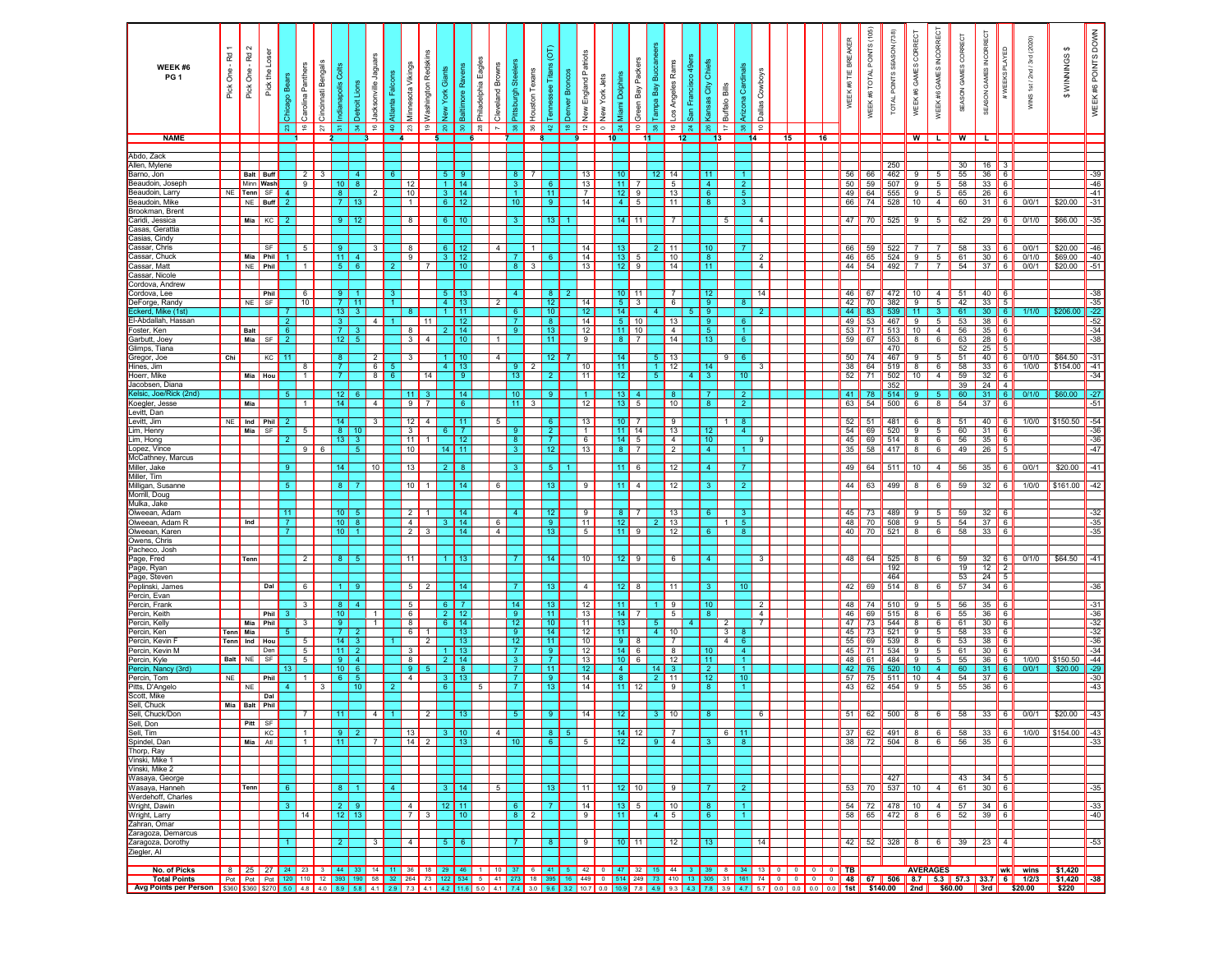| <b>WHAT-IF</b><br>WEEK#6<br>PG <sub>1</sub>  |                                         | ö                                              | <b>BREAKER</b><br>Cowboys<br>WEEK #6 TIE<br><b>Dallas</b> |                 | CORRECT<br>GAMES<br>WEEK#6                                  | GAMES INCORRECT<br>WEEK #6 | WEEK #6 POINTS DOWN  | <b>Cow</b><br>Ĉ<br>Dallas  |          | <b>WHAT-IF</b><br>WEEK#6<br>PG <sub>1</sub> |                                  | Cardinals<br>Arizona | BREAKER<br>岂<br>WEEK#6 | CORRECT<br>GAMES<br>WEEK#6  | GAMES INCORRECT<br>WEEK #6 | WEEK #6 POINTS DOWN | Cardinals<br>Arizona                                         | <b>Gow</b> | WEEK #6<br>PG <sub>1</sub>           | Ö                                       | g<br>GAMES<br><b>NGSV</b> | <b>INCORRE</b><br>GAMES<br>SEASON | 品                                  | SEASON (738)<br><b>POINTS</b><br><b>TOTAL</b> | (2020)<br>3rd<br>2nd<br>$\frac{1}{2}$<br>wing                               | $\Theta$<br>WINNINGS | WEEK #6<br>PG <sub>1</sub>           | Cowboys<br>Dallas<br>$\equiv$ | ₹ECT<br>GAMES CO<br>SEASON | <b>INCORRECT</b><br>SEASON GAMES | €                                | SEASON<br><b>POINTS</b><br><b>TOTAL</b> | (2020)<br>$\frac{1}{2}$<br>S) | $\leftrightarrow$<br>WINNINGS                                 |
|----------------------------------------------|-----------------------------------------|------------------------------------------------|-----------------------------------------------------------|-----------------|-------------------------------------------------------------|----------------------------|----------------------|----------------------------|----------|---------------------------------------------|----------------------------------|----------------------|------------------------|-----------------------------|----------------------------|---------------------|--------------------------------------------------------------|------------|--------------------------------------|-----------------------------------------|---------------------------|-----------------------------------|------------------------------------|-----------------------------------------------|-----------------------------------------------------------------------------|----------------------|--------------------------------------|-------------------------------|----------------------------|----------------------------------|----------------------------------|-----------------------------------------|-------------------------------|---------------------------------------------------------------|
| <b>NAME</b>                                  |                                         | 14                                             |                                                           |                 | WILI                                                        |                            |                      | 14                         |          | <b>NAME</b>                                 |                                  | 14                   |                        |                             | WILI                       |                     |                                                              | 14         | <b>NAME</b>                          |                                         | W                         |                                   |                                    |                                               |                                                                             |                      | <b>NAME</b>                          |                               | $W$ L                      |                                  |                                  |                                         |                               |                                                               |
| ckerd, Mike (1st)                            | $1 -$                                   |                                                | 44                                                        |                 | 11 <sub>1</sub>                                             |                            | $-22$                | 83   85                    |          | Eckerd, Mike                                | $\overline{1}$                   |                      |                        |                             |                            |                     | 44 12 2 20 83 85                                             |            | Beaudoin, Larry                      |                                         | 65                        | 26                                | 6                                  | 555                                           |                                                                             |                      | Percin, Kelly                        |                               | 62                         | 29                               | 6                                | 551                                     | 0/0/1                         | \$20.00                                                       |
| .elsic, Joe/Rick (2nd<br>Percin, Nancy (3rd) | $\sqrt{2}$<br>$\overline{\phantom{a}3}$ |                                                | 42                                                        | 41              | -9.<br>10 <sub>1</sub>                                      | 5 <sup>1</sup><br>$-4$     | $-29$                | $-27$ 78 76                |          | Cordova, Lee<br>Percin, Kelly               | $\overline{2}$<br>3              |                      | 14                     | 47<br>9                     |                            |                     | 46 11 3 24 67 81<br>$5$ $-25$ 73 80                          |            | Garbutt, Joey<br>Percin, Kelly       | $\overline{2}$<br>3                     | 63<br>61                  | 28<br>30                          | 6<br>6                             | 553<br>544                                    |                                                                             |                      | Beaudoin, Larry<br>Garbutt, Joey     | $\overline{2}$<br>3           | 64<br>62                   | 27<br>29                         | 6<br>6                           | 550<br>547                              |                               |                                                               |
| Percin. Tom<br>Percin, Frank                 | 5                                       | $4 \mid 10 \mid$                               | $\overline{2}$                                            | 48              | 57 10 4 30 75 65<br>9                                       | $5 \vert$                  | $-31$ 74             |                            | 76       | Lim, Hong<br>Kelsic, Joe/Rick               | $\overline{4}$<br>5              |                      |                        | $41$ 8                      |                            |                     | 9 45 9 5 -27 69 78<br>6 -29 78 76                            |            | Eckerd, Mike<br>Percin, Kevin F      | $\overline{4}$<br>5                     | 61<br>53                  | 30<br>38                          | 6<br>6                             | 539<br>539                                    | 1/1/0                                                                       | \$206.00             | Eckerd, Mike<br>Wasaya, Hanneh       | $\overline{4}$<br>5           | 62<br>60                   | 29<br>31                         | 6<br>6                           | 541<br>535                              | 1/1/0                         | \$206.00                                                      |
| Gregor, Joe<br>Beaudoin, Mike                | 6                                       | $7 \overline{\phantom{0}3}$                    |                                                           | 50              | $9 \mid 5 \mid$<br>66 10 4 31 74 71                         |                            | $-31$ 74             |                            | 68       | Percin, Frank<br>Percin, Nancy              | $\frac{1}{6}$<br>$\sqrt{7}$      |                      |                        |                             |                            |                     | 48 10 4 29 74 76<br>42 9 5 30 76 75                          |            | Wasaya, Hanneh<br>Percin, Kevin M    | 6<br>$\overline{7}$                     | 61<br>61                  | 30<br>30                          | 6<br>6                             | 537<br>534                                    |                                                                             |                      | Percin, Kevin F<br>Percin, Kevin M   | 6<br>$\overline{7}$           | 52<br>60                   | 39<br>31                         | 6<br>6                           | 533<br>530                              |                               |                                                               |
| Iweean, Adam<br>Percin, Ken                  | 8 <sup>1</sup><br>9 <sup>1</sup>        | 3 <sup>1</sup><br>-8                           |                                                           |                 | 45   9   5  <br>$45 \parallel 9 \parallel 5$                |                            | $-32$ 73<br>$-32$ 73 |                            | 70<br>65 | Caridi, Jessica<br>Percin, Keith            | 8<br>9                           |                      |                        | 46<br>9                     |                            |                     | 47 10 4 31 70 74<br>$5 \mid -32 \mid 69 \mid$                |            | Beaudoin, Mike<br>Caridi, Jessica    | 8<br>9                                  | 60<br>62                  | 31<br>29                          | 6<br>6                             | 528<br>525                                    | 0/0/1<br>0/1/0                                                              | \$20.00<br>\$66.00   | Caridi, Jessica<br>Page, Fred        | 8<br>9                        | 63<br>60                   | 28<br>31                         | 6<br>6                           | 529<br>528                              | 0/1/0<br>0/1/0                | \$66.00<br>\$64.50                                            |
| Percin, Kelly                                | $\frac{1}{2}$                           |                                                |                                                           |                 | 47 8 6 32 73                                                |                            |                      |                            | 80       | Wright, Dawin                               | $\blacksquare$ 10 $\blacksquare$ |                      |                        |                             |                            |                     | 54 9 5 34 72 71                                              |            | Page, Fred                           | 10                                      | 59                        | 32                                | 6                                  | 525                                           | 0/1/0                                                                       | \$64.50              | Cassar, Chuck                        | 10                            | 62                         | 29                               | 6                                | 526                                     | 0/1/0                         | \$69.00                                                       |
| Spindel, Dan<br>Wright, Dawir                | 11<br>$12$ 1                            |                                                |                                                           |                 | 38 8 6 33 72<br>54   10   4   -33   72                      |                            |                      |                            | 64<br>71 | Beaudoin, Mike<br>Olweean, Adam             | $11$ 3<br>$12$ 3                 |                      |                        |                             |                            |                     | 66 9 5 34 74 71<br>45 8 6 3 3 73 70                          |            | Cassar, Chuck<br>Cassar, Chris       | 11<br>12                                | 61<br>58                  | 30<br>33                          | 6<br>6                             | 524<br>522                                    | 0/1/0<br>0/0/1                                                              | \$69.00<br>\$20.00   | Beaudoin, Mike<br>Lim, Hong          | 11<br>12                      | 59<br>57                   | 32<br>34                         | 6<br>-6                          | 525<br>523                              | 0/0/1                         | \$20.00                                                       |
| Percin, Kevin M<br>Hoerr, Mike               |                                         | $13 \mid 4$<br>$14$ 10                         |                                                           |                 | 45   9   5   -34   71   67<br>$52$   10   4   -34   71   61 |                            |                      |                            |          | Foster, Ken<br>Gregor, Joe                  | $13$ 1<br>$14 \quad 6$           |                      |                        |                             |                            |                     | 53 9 5 3 3 71 70<br>50 8 6 37 74 68                          |            | Olweean, Karen<br>Percin, Ken        | 13<br>14                                | 58<br>58                  | $33\,$<br>$33\,$                  | 6<br>$\,6\,$                       | 521<br>521                                    |                                                                             |                      | Hines, Jim<br>Percin, Nancy          | 13<br>14                      | 59<br>59                   | 32<br>32                         | 6<br>6                           | 522<br>519                              | 1/0/0                         | \$154.00                                                      |
| Foster, Ken<br>Olweean, Karen                |                                         | $15$ 1<br>$16$ 8                               |                                                           |                 | 53   10   4   -34   71   70<br>40   8   6   -35   70   62   |                            |                      |                            |          | Sell, Chuck/Don<br>Wasaya, Hanneh           | 15<br>$16$   2                   |                      |                        |                             |                            |                     | 6 51 9 5 37 62 68<br>53 9 5 37 70 68                         |            | Lim, Henry<br>Percin, Nancy          | 15<br>16                                | 60<br>60                  | 31<br>31                          | 6<br>6                             | 520<br>520                                    | 0/0/1                                                                       | \$20.00              | Percin, Keith<br>Lim, Henry          | 15<br>$16\,$                  | 56<br>59                   | 35<br>32                         | 6<br>6                           | 519<br>516                              |                               |                                                               |
| DeForge, Randy                               | 17 <sup>1</sup><br>18                   |                                                | 4                                                         |                 | 42   9   5   -35   70   62<br>47 9 5 35 70 74               |                            |                      |                            |          | Hines, Jim<br>Percin, Kevin M               | 17 <sup>1</sup><br>$18$   4      |                      |                        |                             |                            |                     | $3$ 38 9 5 38 64 67<br>45 8 6 38 71 67                       |            | Hines, Jim<br>Percin, Keith          | 17<br>18                                | 58<br>55                  | 33<br>36                          | 6<br>6                             | 519<br>515                                    | 1/0/0                                                                       | \$154.00             | Cassar, Chris<br>Olweean. Karen      | 17<br>18                      | $57\,$<br>57               | 34<br>34                         | - 6<br>6                         | 515<br>513                              | 0/0/1                         | \$20.00                                                       |
| Caridi, Jessica<br>Olweean. Adam R           | 19                                      |                                                |                                                           |                 | 48 9 5 35 70 65                                             |                            |                      |                            |          | Cassar, Chuck                               | 19                               |                      |                        |                             |                            |                     | 46 10 4 38 65 67                                             |            | Kelsic, Joe/Rick                     | 19                                      | 60                        | 31                                | 6                                  | 514                                           | 0/1/0                                                                       | \$60.00              | Percin, Ken                          | 19                            | 57                         | 34                               | - 6                              | 513                                     |                               |                                                               |
| Wasaya, Hanneh<br>Peplinski, James           | 20<br>21                                | 10 <sup>1</sup>                                | 53<br>42                                                  |                 | 10 $4$ -35 70<br>8 6                                        |                            | $-36$ 69             | 68                         | 59       | Page, Fred<br>Zaragoza, Dorothy             | 20<br>21                         |                      |                        |                             |                            |                     | 48 9 5 38 64 67<br>14 42 9 5 39 52 66                        |            | Peplinski, James<br>Lim, Hong        | 20<br>21                                | 57<br>56                  | 34<br>35                          | 6<br>6                             | 514<br>514                                    |                                                                             |                      | Kelsic, Joe/Rick<br>Percin, Frank    | 20<br>21                      | 59<br>57                   | 32<br>34                         | 6<br>6                           | 512<br>512                              |                               |                                                               |
| Lim, Hong<br>Percin, Keith                   | 22<br>23                                |                                                | 45<br>-9<br>$\overline{4}$<br>46                          |                 | 8<br>8                                                      | $6 \mid$<br>6              | $-36$ 69<br>$-36$    | 69                         | 78<br>73 | Percin, Ken<br>Olweean, Adam R              | $22$ 8<br>$23 \mid 5$            |                      |                        | $45$ 8<br>48<br>8           |                            |                     | 6 40 73 65<br>6 40 70 65                                     |            | Foster, Ken<br>Miller, Jake          | $\begin{array}{c} 22 \\ 23 \end{array}$ | 56<br>56                  | 35<br>35                          | 6<br>6                             | 513<br>511                                    | 0/0/1                                                                       | \$20.00              | Foster, Ken<br>Sell, Chuck/Don       | 22<br>23                      | 55<br>59                   | 36<br>32                         | 6<br>6                           | 512<br>506                              | 0/0/1                         | \$20.00                                                       |
| Lim, Henry<br>Percin, Kevin                  | 24<br>25                                |                                                | 54<br>55                                                  |                 | -91<br>8                                                    | 5 <sub>5</sub><br>6        | $-36$<br>-36         |                            | 65<br>63 | Lim, Henry<br>Barno, Jon                    | $\overline{24}$ 4<br>$25$ 1      |                      |                        | $54$ 8<br>56<br>8           |                            | 6 $-40$<br>6 $-40$  | 66                                                           | 69 65      | Percin, Tom<br>Percin, Frank         | 24<br>25                                | 54<br>56                  | 37<br>35                          | 6<br>6                             | 511<br>510                                    |                                                                             |                      | Beaudoin, Joseph<br>Peplinski, James | 24<br>25                      | 57<br>56                   | 34<br>35                         | 6<br>6                           | 505<br>504                              |                               |                                                               |
| ordova, Lee                                  | 26                                      |                                                | 46<br>14                                                  |                 | $10$ 4                                                      |                            | $-38$                | 81<br>67                   |          | Percin, Tom                                 | $26$ 10                          |                      |                        | 57<br>9                     | 5                          |                     | $-40$ 75                                                     |            | Olweean, Adam R                      | 26                                      | 54                        | 37                                | 6                                  | 508                                           |                                                                             |                      | Miller, Jake                         | 26                            | 55                         | 36                               | 6                                | 504                                     | 0/0/1                         | \$20.00                                                       |
| Garbutt, Joey<br>Barno, Jon                  | 27<br> 28                               |                                                | 56                                                        | 59              | 81<br>9                                                     | 6<br>5 <sub>5</sub>        | $-38$ 67<br>$-39$    | 61<br>66<br>65             |          | Spindel, Dan<br>Wright, Larry               | $27$ 8<br>$28$ 1                 |                      |                        |                             |                            |                     | 38 7 7 41 72 64<br>58 7 7 41 65 64                           |            | Beaudoin, Joseph<br>Spindel, Dan     | 27<br>28                                | 58<br>56                  | 33<br>35                          | 6<br>6                             | 507<br>504                                    |                                                                             |                      | Olweean, Adam R<br>Percin, Tom       | 27<br>28                      | 53<br>53                   | 38<br>38                         | 6<br>6                           | 503<br>501                              |                               |                                                               |
| :assar. Chuck<br>Wright, Larry               | 29<br>30                                |                                                | 46                                                        | 58              | 9<br>8                                                      | 5<br>6                     | $-40$<br>$-40$       | 67<br>65<br>65 64          |          | Percin, Kevin F<br>Olweean, Karen           | $29 \mid 6$<br>$30 \mid 8$       |                      |                        | $55$ 7                      |                            |                     | $7$ $-42$ 69 63<br>40 7 7 43 70                              | -62        | Hoerr, Mike<br>Sell, Chuck/Don       | 29<br>30                                | 59<br>58                  | 32<br>33                          | 6<br>6                             | 502<br>500                                    | 0/0/1                                                                       | \$20.00              | Koegler, Jesse<br>Milligan, Susanne  | 29<br>30                      | 53<br>58                   | 38<br>33                         | 6<br>6                           | 498<br>497                              | 1/0/0                         | \$161.00                                                      |
| Hines, Jim                                   | 31<br>32                                |                                                | 38<br>3                                                   | 48              | 8                                                           | 6                          |                      | $-41$ 64 67                |          | DeForge, Randy                              | $31$ $8$<br>$32 \mid 1$          |                      |                        |                             |                            |                     | 42 8 6 43 70 62                                              |            | Koegler, Jesse                       | 31                                      | 54<br>59                  | 37                                | 6<br>6                             | 500<br>499                                    | 1/0/0                                                                       | \$161.00             | Cassar, Matt<br>Spindel, Dan         | 31                            | 55<br>55                   | 36<br>36                         | 6<br>6                           | 496<br>496                              | 0/0/1                         | \$20.00                                                       |
| Page, Fred<br>Beaudoin, Larry                | 33                                      |                                                | 3                                                         | 49              | 8<br>9<br>5                                                 | 6                          | $-41$ 64             | $-41$ 64 67<br>59          |          | Pitts, D'Angelo<br>Milligan, Susanne        | $33 \mid 2$                      |                      |                        | $43$ 8<br>$44$ 7            |                            |                     | $6$ $-44$ 62<br>7 44 63                                      |            | Milligan, Susanne<br>Cassar, Matt    | 32<br>33                                | 54                        | 32<br>37                          | 6                                  | 492                                           | 0/0/1                                                                       | \$20.00              | Hoerr, Mike                          | 32<br>33                      | 58                         | 33                               | 6                                | 492                                     |                               |                                                               |
| <i>Ailler, Jake</i><br>Ailligan, Susanne     | 34<br>35                                |                                                |                                                           | 49 I<br>44      | $10$ 4<br>8<br>6                                            |                            |                      | $-41$ 64 57<br>$-42$ 63 61 |          | Hoerr, Mike<br>Garbutt, Joey                | $34$ 10<br>$35 \quad 6$          |                      |                        | $52$ 9<br>$59$ 7            |                            |                     | $5$    -44    71                                             |            | Sell, Tim<br>Olweean, Adam           | 34<br>35                                | 58<br>59                  | 33<br>32                          | 6<br>6                             | 491<br>489                                    | 1/0/0                                                                       | \$154.00             | Olweean, Adam<br>Cordova, Lee        | 34<br>35                      | 58<br>52                   | 33<br>39                         | 6<br>6                           | 486<br>486                              | 0/1/0                         | \$60.00                                                       |
| Sell, Tim<br>Pitts. D'Anaelc                 | 36<br>37                                | $-11$                                          |                                                           | 37 <sup>1</sup> | l 8 I<br>43   9                                             | 6<br>5                     |                      | $-43$ 62 51<br>$-43$ 62 61 |          | Percin, Kyle<br>Peplinski, James            | $36$ 1<br>$37$ 10                |                      |                        | 48 8<br>$42$ 7              |                            |                     | 6    -45    61    60<br>7 46 69 59                           |            | Percin, Kyle<br>Levitt, Jim          | 36<br>$37\,$                            | 55<br>51                  | 36<br>40                          | 6<br>6                             | 484<br>481                                    | 1/0/0<br>1/0/0                                                              | \$150.50<br>\$150.50 | Percin, Kyle<br>Sell, Tim            | 36<br>37                      | 54<br>57                   | 37<br>34                         | 6<br>6                           | 483<br>480                              | 1/0/0<br>1/0/0                | \$150.50<br>\$154.00                                          |
| Sell, Chuck/Don                              | 38                                      |                                                |                                                           |                 | $51$ 8 6                                                    |                            |                      | $-43$ 62 68                |          | Beaudoin, Larn                              | $38$ 5                           |                      |                        | $49$ 8                      |                            |                     | 6 46 64 59                                                   |            | Wright, Dawin                        | $38\,$                                  | 57                        | 34                                | $6\phantom{.0}$                    | 478<br>472                                    |                                                                             |                      | Wright, Dawin                        | 38                            | 56                         | 35                               | - 6                              | 477                                     |                               |                                                               |
| Percin, Kyle<br>Beaudoin, Joseph             | 39<br>$\vert$ 40 $\vert$                | -2.                                            |                                                           | -50 I           | 48    9   <br>-91                                           | 5<br>5                     |                      | $-44$ 61 60<br>$-46$ 59 57 |          | Cassar, Matt<br>Lopez, Vince                | 39<br>40                         |                      |                        | $35$ 7                      |                            |                     | 44 8 6 47 54 58<br>7 48 58 57                                |            | Wright, Larry<br>Cordova, Lee        | 39<br>40                                | 52<br>51                  | 39<br>40                          | $\,6\,$<br>$\,6\,$                 | 472                                           |                                                                             |                      | Levitt, Jim<br>Wright, Larry         | 39<br>40                      | 50<br>51                   | 41<br>40                         | 6<br>6                           | 473<br>471                              | 1/0/0                         | \$150.50                                                      |
| Cassar, Chris<br>Lopez, Vince                | 41<br>42                                |                                                | 66  <br>35                                                |                 | <b>7</b> I<br>8                                             | <b>7</b> I<br>$6 \mid$     |                      | $-46$ 59 52<br>$-47$ 58 57 |          | Miller, Jake<br>Beaudoin, Joseph            | $41$ 7<br>$42$ 2                 |                      |                        | $49$ 9<br>$50$ 8            |                            |                     | 5 48 64 57<br>6 48 59 57                                     |            | Glimps, Tiana<br>El-Abdallah, Hassan | 41<br>42                                | 52<br>53                  | 25<br>38                          | $\overline{5}$<br>$\,6\,$          | 470<br>467                                    |                                                                             |                      | Glimps, Tiana<br>Page, Steven        | 41<br>42                      | 52<br>53                   | 25<br>24                         | $5\overline{5}$<br>5             | 470<br>464                              |                               |                                                               |
| Cassar, Matt<br>Koegler, Jesse               | 43 <br>44                               |                                                | 44<br>4<br>63                                             |                 | 7<br>61                                                     | <b>7</b> I<br>8            | $-51$<br>$-51$       | 54 58<br>$54$ 52           |          | Koegler, Jesse<br>Cassar, Chris             | $43$ 2<br>$44$ 7                 |                      |                        | 63 5<br>66 6                |                            |                     | $9$ $-53$ 54 52<br>8 53 59 52                                |            | Gregor, Joe<br>Page, Steven          | 43<br>44                                | 51<br>53                  | 40<br>24                          | 6<br>$\overline{5}$                | 467<br>464                                    | 0/1/0                                                                       | \$64.50              | Barno, Jon<br>El-Abdallah, Hassan    | 43<br>44                      | 54<br>52                   | 37<br>39                         | 6<br>6                           | 461<br>461                              |                               |                                                               |
| El-Abdallah, Hassan                          | 45                                      |                                                |                                                           | 49              | 9                                                           | 5                          | $-52$                | 53                         | 47       | Sell, Tim                                   | $45$ 11                          |                      |                        | $37$ 7                      |                            |                     | $7$ -54 62 51                                                |            | Barno, Jon                           | 45                                      | 55                        | 36                                | 6                                  | 462                                           |                                                                             |                      | Gregor, Joe                          | 45                            | 50                         | 41                               | 6                                | 461                                     | 0/1/0                         | \$64.50                                                       |
| Zaragoza, Dorothy<br>Levitt, Jim             | 46<br>47                                |                                                | 42 <br>14<br>52                                           |                 | 8<br>6                                                      | $6\overline{6}$<br>8       | $-53$ 52<br>$-54$ 51 | 66                         | 43       | El-Abdallah, Hassan<br>Levitt, Jim          | $46 \quad 6$<br>$47$ 8           |                      |                        | $\overline{49}$ 8<br>$52$ 5 |                            |                     | 6 $-58$ 53 47<br>$9 \parallel -62 \parallel 51 \parallel 43$ |            | Pitts, D'Angelo<br>Wasaya, George    | 46<br>47                                | 55<br>43                  | 36<br>34                          | 6<br>5                             | 454<br>427                                    |                                                                             |                      | Pitts, D'Angelo<br>Wasaya, George    | 46<br>47                      | 54<br>43                   | 37<br>34                         | 6<br>5                           | 453<br>427                              |                               |                                                               |
|                                              |                                         |                                                |                                                           |                 |                                                             |                            |                      |                            |          |                                             |                                  |                      |                        |                             |                            |                     |                                                              |            | Lopez, Vince<br>DeForge, Randy       | 48<br>49                                | 49<br>42                  | 26<br>33                          | $5\phantom{.0}$<br>$5\phantom{.0}$ | 417<br>382                                    |                                                                             |                      | Lopez, Vince<br>DeForge, Randy       | 48<br>49                      | 48<br>41                   | 27<br>34                         | 5<br>5                           | 416<br>374                              |                               |                                                               |
|                                              |                                         |                                                |                                                           |                 |                                                             |                            |                      |                            |          |                                             |                                  |                      |                        |                             |                            |                     |                                                              |            | Jacobsen, Diana<br>Zaragoza, Dorothy | 50<br>51                                | 39<br>39                  | 24<br>23                          | $\overline{4}$<br>$\overline{4}$   | 352<br>328                                    |                                                                             |                      | Jacobsen, Diana<br>Zaragoza, Dorothy | 50<br>51                      | 39<br>40                   | 24<br>22                         | $\overline{4}$<br>$\overline{4}$ | 352<br>342                              |                               |                                                               |
|                                              |                                         |                                                |                                                           |                 |                                                             |                            |                      |                            |          |                                             |                                  |                      |                        |                             |                            |                     |                                                              |            | Allen, Mylene                        | 52                                      | 30                        | 16                                | $\mathbf{3}$                       | 250                                           |                                                                             |                      | Allen, Mylene                        | 52                            | 30                         | 16                               | -3                               | 250                                     |                               |                                                               |
|                                              |                                         |                                                |                                                           |                 |                                                             |                            |                      |                            |          |                                             |                                  |                      |                        |                             |                            |                     |                                                              |            | Page, Ryan                           | 53                                      | 19                        | 12                                | $\overline{2}$                     | 192                                           |                                                                             |                      | Page, Ryan                           | 53                            | 19                         | 12                               | $\overline{2}$                   | 192                                     |                               |                                                               |
|                                              |                                         |                                                |                                                           |                 |                                                             |                            |                      |                            |          |                                             |                                  |                      |                        |                             |                            |                     |                                                              |            |                                      |                                         |                           |                                   |                                    |                                               |                                                                             |                      |                                      |                               |                            |                                  |                                  |                                         |                               |                                                               |
|                                              |                                         |                                                |                                                           |                 |                                                             |                            |                      |                            |          |                                             |                                  |                      |                        |                             |                            |                     |                                                              |            |                                      |                                         |                           |                                   |                                    |                                               |                                                                             |                      |                                      |                               |                            |                                  |                                  |                                         |                               |                                                               |
|                                              |                                         |                                                |                                                           |                 |                                                             |                            |                      |                            |          |                                             |                                  |                      |                        |                             |                            |                     |                                                              |            |                                      |                                         |                           |                                   |                                    |                                               |                                                                             |                      |                                      |                               |                            |                                  |                                  |                                         |                               |                                                               |
|                                              |                                         |                                                |                                                           |                 |                                                             |                            |                      |                            |          |                                             |                                  |                      |                        |                             |                            |                     |                                                              |            |                                      |                                         |                           |                                   |                                    |                                               |                                                                             |                      |                                      |                               |                            |                                  |                                  |                                         |                               |                                                               |
|                                              |                                         |                                                |                                                           |                 |                                                             |                            |                      |                            |          |                                             |                                  |                      |                        |                             |                            |                     |                                                              |            |                                      |                                         |                           |                                   |                                    |                                               |                                                                             |                      |                                      |                               |                            |                                  |                                  |                                         |                               |                                                               |
|                                              |                                         |                                                |                                                           |                 |                                                             |                            |                      |                            |          |                                             |                                  |                      |                        |                             |                            |                     |                                                              |            |                                      |                                         |                           |                                   |                                    |                                               |                                                                             |                      |                                      |                               |                            |                                  |                                  |                                         |                               |                                                               |
|                                              |                                         |                                                |                                                           |                 |                                                             |                            |                      |                            |          |                                             |                                  |                      |                        |                             |                            |                     |                                                              |            |                                      |                                         |                           |                                   |                                    |                                               |                                                                             |                      |                                      |                               |                            |                                  |                                  |                                         |                               |                                                               |
|                                              |                                         |                                                |                                                           |                 |                                                             |                            |                      |                            |          |                                             |                                  |                      |                        |                             |                            |                     |                                                              |            |                                      |                                         |                           |                                   |                                    |                                               |                                                                             |                      |                                      |                               |                            |                                  |                                  |                                         |                               |                                                               |
|                                              |                                         |                                                |                                                           |                 |                                                             |                            |                      |                            |          |                                             |                                  |                      |                        |                             |                            |                     |                                                              |            |                                      |                                         |                           |                                   |                                    |                                               |                                                                             |                      |                                      |                               |                            |                                  |                                  |                                         |                               |                                                               |
|                                              |                                         |                                                |                                                           |                 |                                                             |                            |                      |                            |          |                                             |                                  |                      |                        |                             |                            |                     |                                                              |            |                                      |                                         |                           |                                   |                                    |                                               |                                                                             |                      |                                      |                               |                            |                                  |                                  |                                         |                               |                                                               |
|                                              |                                         |                                                |                                                           |                 |                                                             |                            |                      |                            |          |                                             |                                  |                      |                        |                             |                            |                     |                                                              |            |                                      |                                         |                           |                                   |                                    |                                               |                                                                             |                      |                                      |                               |                            |                                  |                                  |                                         |                               |                                                               |
|                                              |                                         |                                                |                                                           |                 |                                                             |                            |                      |                            |          |                                             |                                  |                      |                        |                             |                            |                     |                                                              |            |                                      |                                         |                           |                                   |                                    |                                               |                                                                             |                      |                                      |                               |                            |                                  |                                  |                                         |                               |                                                               |
|                                              |                                         |                                                |                                                           |                 |                                                             |                            |                      |                            |          |                                             |                                  |                      |                        |                             |                            |                     |                                                              |            |                                      |                                         |                           |                                   |                                    |                                               |                                                                             |                      |                                      |                               |                            |                                  |                                  |                                         |                               |                                                               |
|                                              |                                         |                                                |                                                           |                 |                                                             |                            |                      |                            |          |                                             |                                  |                      |                        |                             |                            |                     |                                                              |            |                                      |                                         |                           |                                   |                                    |                                               |                                                                             |                      |                                      |                               |                            |                                  |                                  |                                         |                               |                                                               |
| No. of Picks<br><b>Total Points</b>          |                                         | 34   13   TB                                   |                                                           |                 | 161 74 48 8.7 5.3 3 3 67 65                                 |                            |                      |                            |          | No. of Picks<br><b>Total Points</b>         |                                  |                      | 34   13   TB           |                             |                            |                     | 161 74 0 8.2 5.8 40 67 65                                    |            | No. of Picks<br><b>Total Points</b>  |                                         |                           |                                   | ∥ wk ∥                             |                                               | $\frac{1}{2}$ wins $\frac{1}{2}$ \$1,420<br>57.3 33.7 6 506 1/2/3/L \$1,420 |                      | No. of Picks<br><b>Total Points</b>  |                               |                            |                                  |                                  |                                         |                               | wins $\frac{1}{2}$ \$1,420<br>56.8 34.2 6 504 1/2/3/L \$1,420 |
| <b>Avg Points per Person</b>                 |                                         | 4.7 5.7 1st \$140.00/ 2nd \$60.00/ 3rd \$20.00 |                                                           |                 |                                                             |                            |                      |                            |          | <b>Avg Points per Person</b>                |                                  |                      |                        |                             |                            |                     | 4.7 5.7 1st \$140.00/ 2nd \$60.00/ 3rd \$20.00               |            | <b>Avg Points per Person</b>         |                                         |                           |                                   |                                    |                                               |                                                                             |                      | <b>Avg Points per Person</b>         |                               |                            |                                  |                                  |                                         |                               |                                                               |